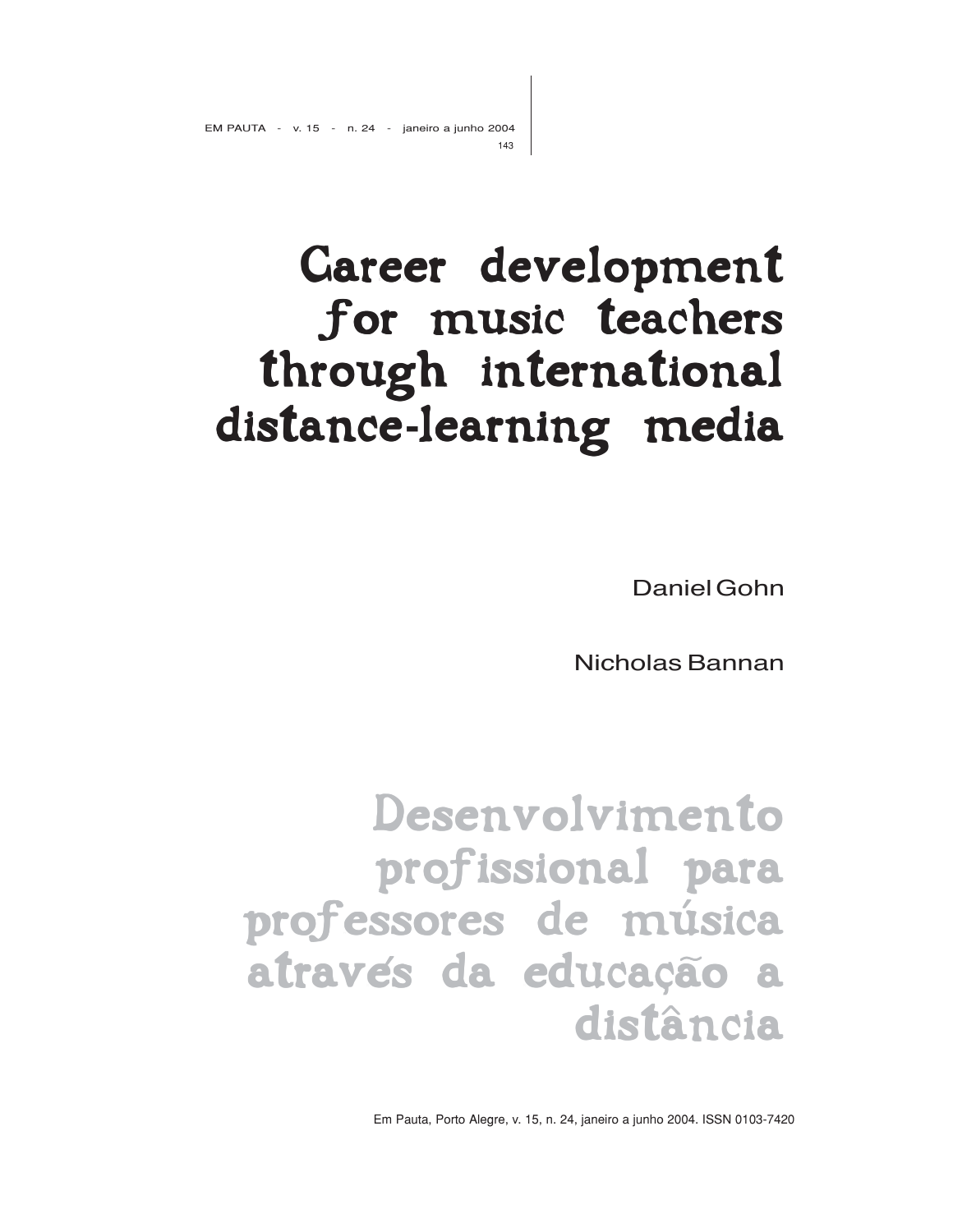#### Resumo

Novas tecnologias têm sido desenvolvidas velozmente durante as duas últimas décadas, criando novas oportunidades e desafios para educadores musicais e seus alunos. Há duas formas pelas quais essas questões são tratadas, exemplificadas aqui por estudos de casos de duas instituições. Na Universidade de Reading, um programa de educação a distância já existente e baseado em linhas tradicionais pode ampliar seu impacto e a constituição geográfica de seus alunos através da incorporação de técnicas de e-learning. Em contraste, um novo projeto na Escola do Futuro da Universidade de São Paulo foi iniciado para pesquisar e desenvolver novos meios de aprendizagem a distância para a educação musical. Os processos pelos quais estes dois acontecimentos complementares chegaram ao seus estágios atuais são apresentados, assim como uma análise conjunta das novas oportunidades que são identificadas como conseqüência de colaborações entre eles no futuro.

Palavras-chave: educação musical a distância; Internet; e-learning

#### Abstract

New technologies have developed quickly during the last two decades, creating new opportunities and challenges for educational providers and their students. The means by which these have been met fall into two categories, exemplified here by case studies from two institutions. In the University of Reading, an existing distance-learning programme developed on traditional lines, was able to broaden its impact and the geographical constituency from which it recruits by incorporating e-Learning techniques into its means of delivery. By contrast, a new project at the University of São Paulo was initiated specifically to research and develop innovative distance-learning media in music education. The processes by which these two complementary developments arrived at their current position are presented in this article, along with a collective response to some of the new opportunities they jointly identify as a consequence of collaborating with one another in the future.

Key words: distance learning education; Internet; e-learning

Recebido em 26/04/2004 Aprovado para publicação em 25/05/2004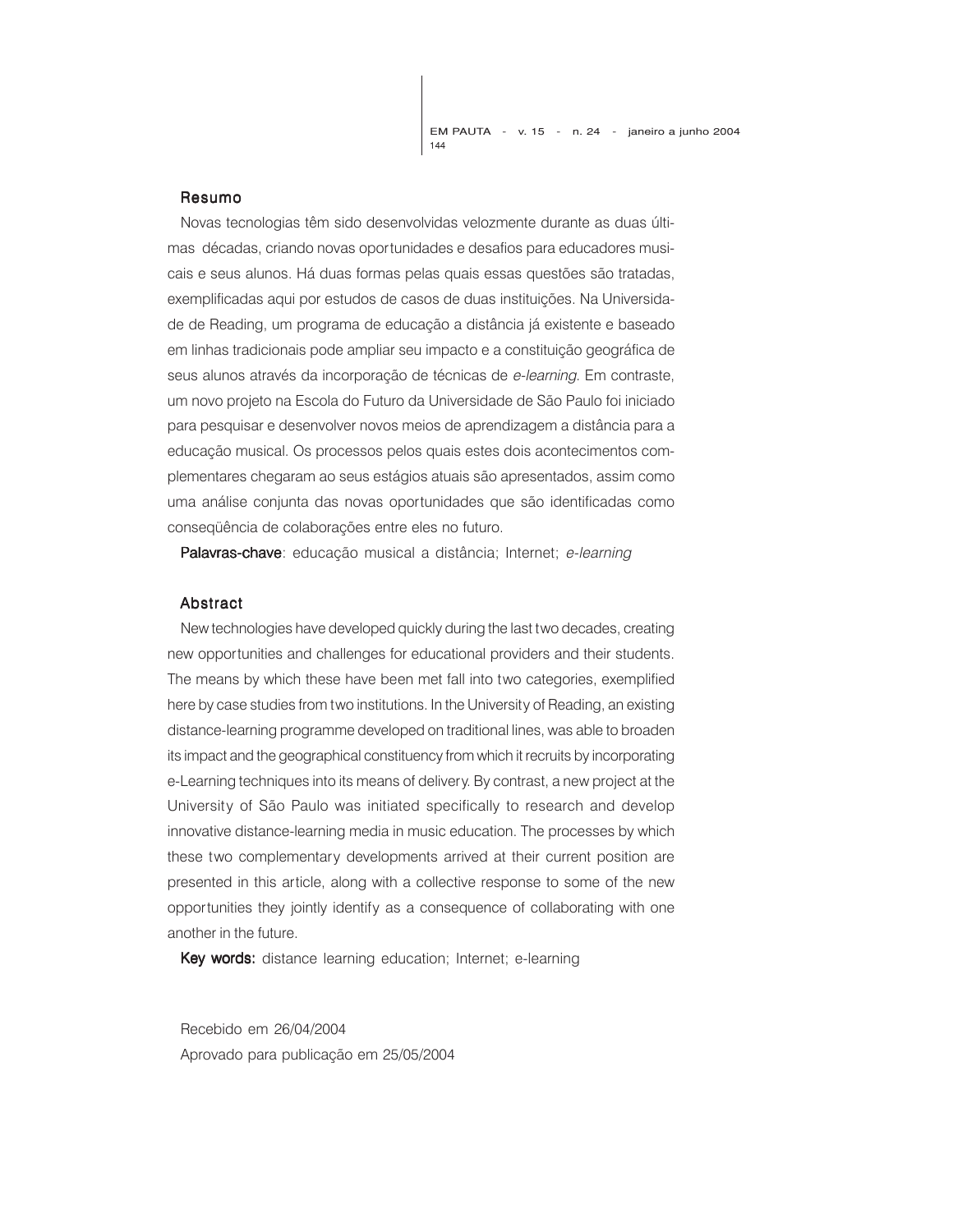EM PAUTA - v. 15 - n. 24 - janeiro a junho 2004 145

### **Introduction**

The new technologies – the Internet, DVD, videoconferencing and<br>
electronic storage and transmission of audio and video – have entered<br>
the arena of music teaching and continuing professional development<br>
at an alarming ra electronic storage and transmission of audio and video – have entered the arena of music teaching and continuing professional development two widely separated cultures have sought to employ these new resources: how the routes they embarked on to do so started out in quite dissimilar places in the music education landscape; and how they have converged to begin to define a common agenda for the further development of distance-learning media and a music education philosophy ready to benefit from their influence.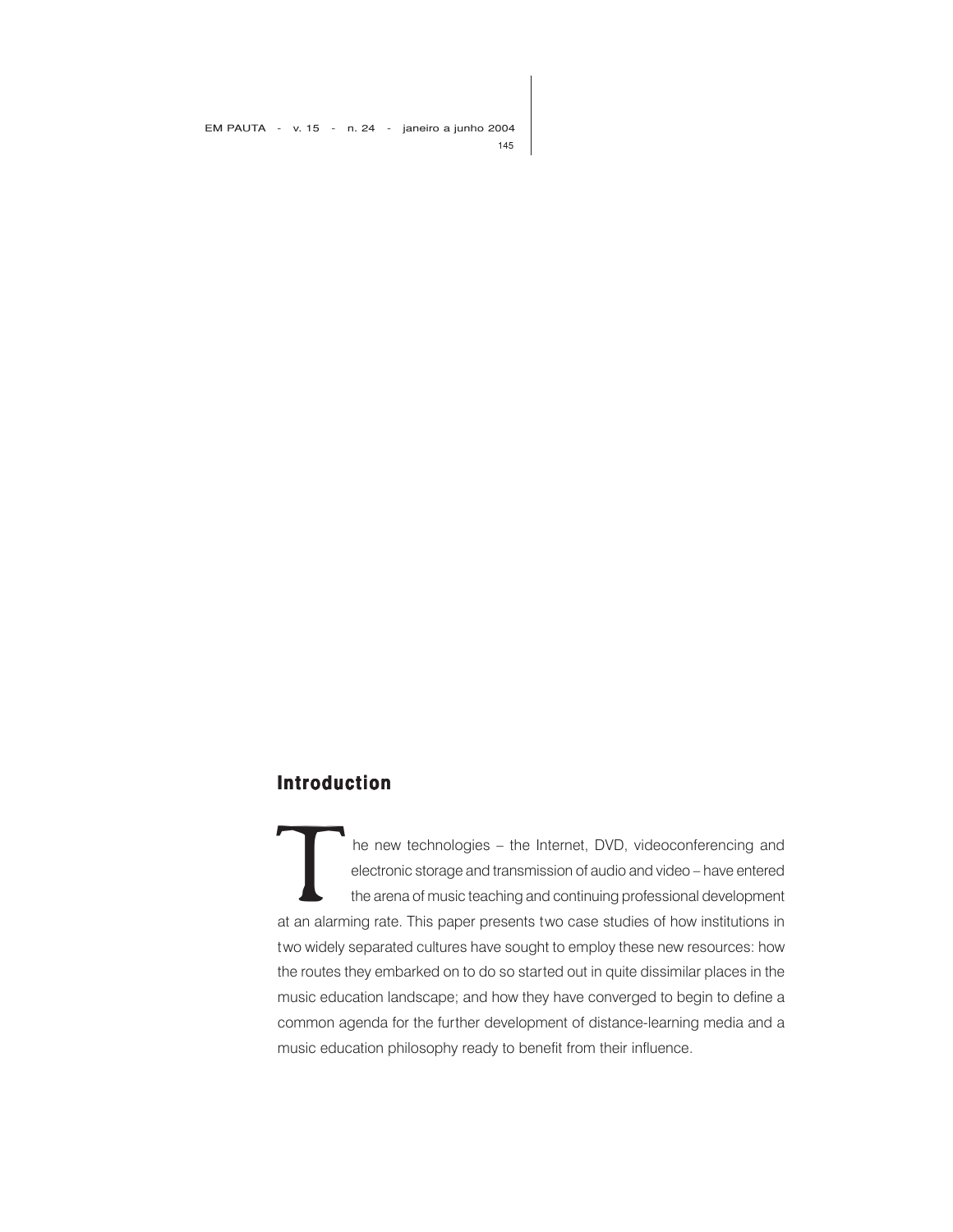## **Two routes to computer-based distance-learning development development**

This paper represents collaboration between staff at institutions that are now working in collaboration, but which entered the field of e-Learning from radically different directions. In the first case, electronic distance learning was incorporated as an improvement to effective methods that were originally designed on more traditional lines. In the second, a research laboratory was set up with the specific aim of devising new platforms for the delivery of educational programmes.

1) The evolution towards e-Learning out of an existing model

This represents the experience at the University of Reading, of which details are given below. A philosophical and pedagogical model, devised initially by Prof. Anthony Kemp, was developed to meet the needs of qualified music teachers seeking career development. This was already fully functioning as a distancelearning Diploma/Masters course before use began to be made of electronic support for teaching.

2) Dedicated research and development in e-Learning facilities for Music Education

This is exemplified by the School of the Future (http://www.futuro.usp.br), an interdisciplinary laboratory formed in 1989 at the University of Sao Paulo to investigate the use of new communication technologies in educational projects in all areas. Specific research in the music field has been developed in the recently shaped Laboratory of Musical Adventures, as well as in a music education element of the large-scale schools project sponsored by Telemar.

#### **Mtpp – The University of Reading model**

The Music Teaching in Professional Practice (*Mtpp*) initiative was set up at the University of Reading in 1994 in response to a partnership proposal from the Incorporated Society of Musicians, the UK's professional body for music teachers, performers and composers. In the decade since, it has evolved through various stages towards its current structure as a postgraduate Diploma/Masters programme available to students from all over the world and supported by online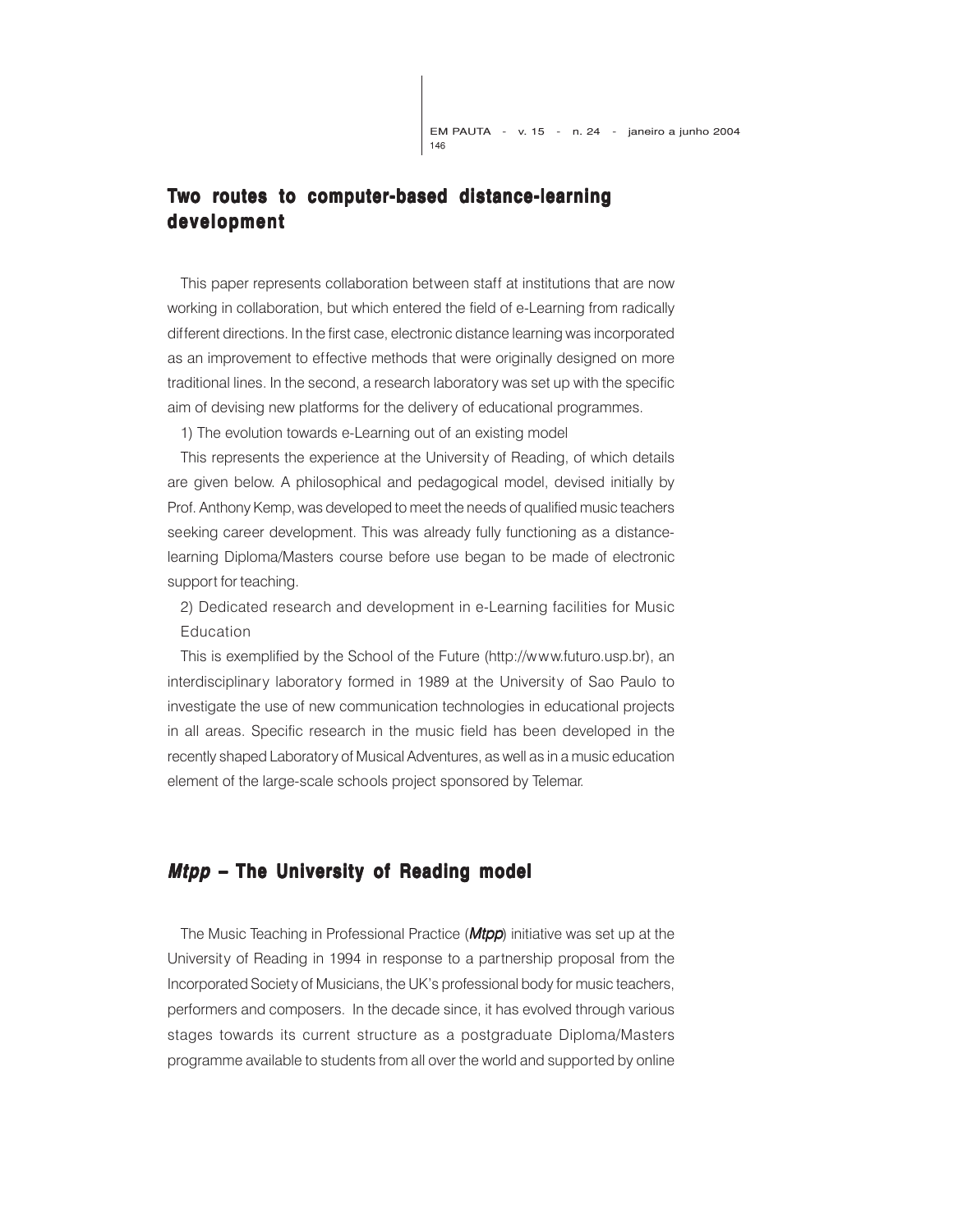teaching resources (http://www.soews.reading.ac.uk/mtpp/default.htm).

The original brief of the I.S.M. proposed a course structure that incorporated the use of teaching materials devised at the University to cover topics such as basic knowledge of music psychology and anatomy, repertoire and pedagogy, combined with a programme of mentorship whereby students would work alongside experienced teachers. A series of Units published at the University was posted to students who worked through them in correspondence with a Tutor. Some incorporated video and audio elements, but the emphasis tended to be on the written word in both teaching and assessment. Occasional seminars held in Scotland, London, Reading, Birmingham and Manchester allowed students to come together to exchange experiences and work more closely with their tutors.

During this initial period of growth, some 100 10,000-word teaching Units were commissioned, edited and published by **Mtpp**. These included generic materials taken by all students, and specialist Units for each of: Piano; Voice; Guitar; Strings; Woodwind; Brass and Percussion. In response to the evolving geographical and philosophical influence of **Mtpp**, new specialist Units are currently in preparation for introduction in 2005 in: Composition; Early Childhood; and Music of Oral Tradition.

Several factors contributed towards the perception of a need to develop the original **Mtpp** model:

– The difficulties even in a small country like Britain of arranging seminars in locations which prospective students could conveniently reach;

– The number of applications from overseas students whom we were originally unable to accept, while a few committed individuals flew from Eire and Greece to take seminars;

– The realisation that students were increasingly using websites in their research and email in communicating with their tutors;

– The development of the research-based MA phase that follows the initial Diploma, which led students into being more demanding in their requirement of information and resources.

In 2001, Mtpp moved to a new structure in which all students were required to begin each phase of the programme at an annual Summer School; and study was supported by the electronic virtual classroom **Blackboard**. This immediately allowed us to accept students from Hong Kong, as well as to encourage online communication between students as an aspect of response to the course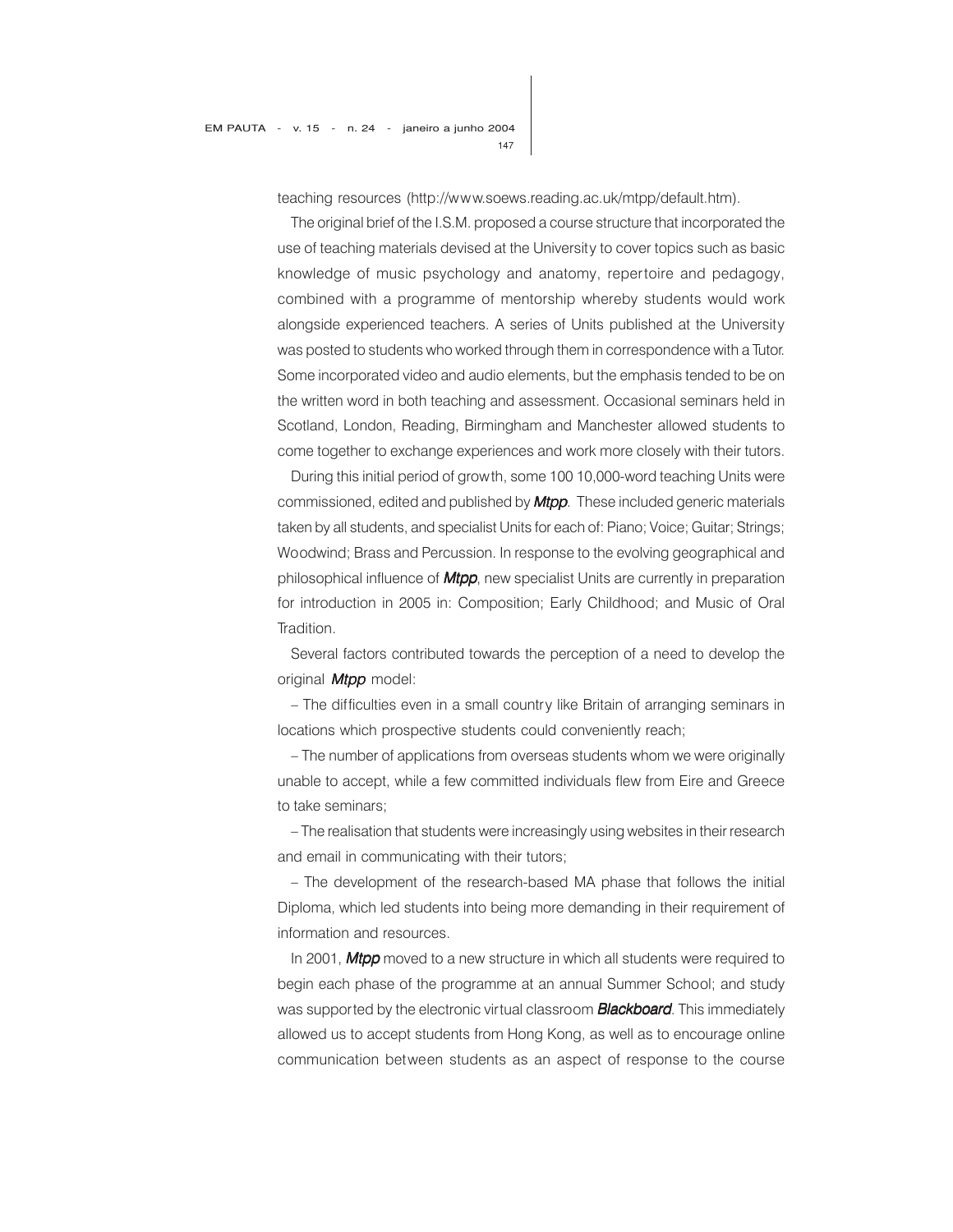materials, which could now be supplemented with additional online resources.

Following a visit made by the **Mtpp** Course Director to Brazil in April 2003, a link was developed with the School of the Future in Sao Paulo in order to research means of combining the pedagogical expertise of **Mtpp** with the new resources for the delivery of music education represented by the Telemar Project.

## **The Telemar Project approach at the University of São Paulo**

Throughout its history the School of the Future has developed research in many different areas, always in close communication with other departments of the University of Sao Paulo, but financially independent from the University budget. In order to make these projects possible, partnerships with industries and government agencies have been set, building bridges between the university and problems of communities from many different parts of Brazil. An example is the Telemar Project (http://pte.futuro.usp.br), carried out by the School of the Future and the Telemar communications network, the biggest phone company in the country.

The goal of the Telemar Project is to contribute to an improvement of Brazilian education through the implementation of computer labs in public schools from very poor areas. Sixteen Brazilian states have been linked electronically as each participating school is given 10 computers with broadband access to the Internet, a printer and a scanner, and teachers come to Sao Paulo for a 10-day course. During this period, not only do they learn about the technology that is going to be used, but also about cognitive concepts involved and different teaching methods. Much importance is attached to the time spent face-to-face with the teachers, when hopefully a strong personal connection is established between them and the School of the Future team.

Once teachers go back to their places of origin, they start working online with continuing assistance from the School of the Future, and have to come up with their own projects, in which, as much as possible, they should involve their students, fellow teachers and the rest of the community. Every project should have a website, with a link to the Telemar main site, where its details and results should be posted.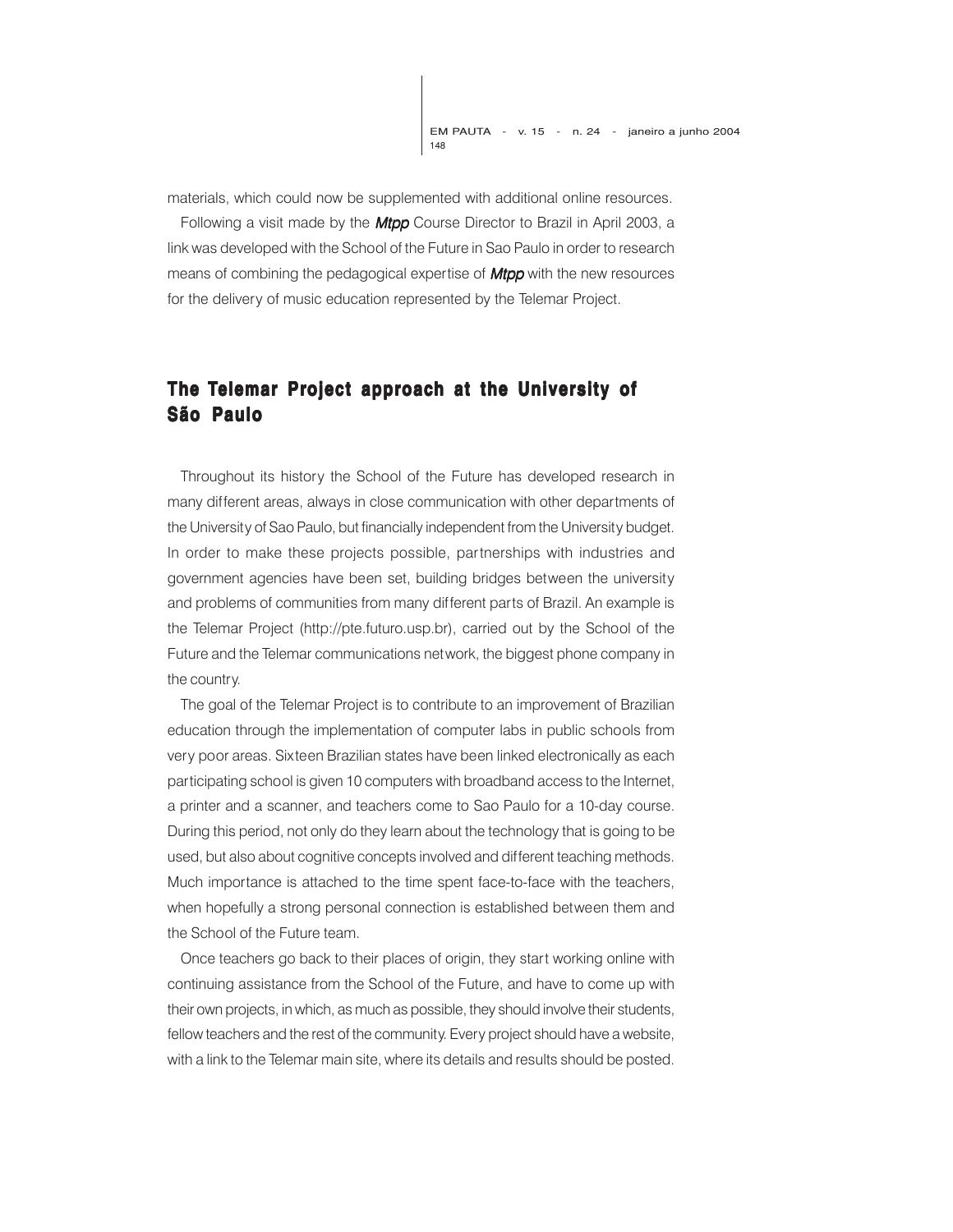Schools are encouraged to work in joint efforts and more than 70,000 people have so far benefited in what we have called the Telemar Virtual Community. A preliminary music program for the Telemar Project is currently being developed in two schools and it will gradually be extended to the other participants during 2004. The main focus is to help teachers to work with music, especially those responsible for arts education.

Since 1971 music has not been a separate compulsory subject in Brazilian schools, but has been considered part of a general discipline entitled "Artistic Education", that also embodies dance, theatre and the visual arts. Although the teaching of music in a combined arts curriculum, as observed by Plummeridge (2001), deserves deep investigation, and can be an effective context for music education, the consequences in Brazil have been disastrous. Most teachers – the "artistic educators" – never had any formal music training themselves, and do not know what to do with their pupils, so they forget about music and only deal with the areas they are familiar with. Maybe in a lesson or two students will be asked to sing, but no attention whatsoever will be given to how they are singing, or to the kind of repertoire that could be sung, or to anything other than rehearsing material to please parents and the school's director in a public presentation.

The music program at the Telemar Project therefore aims to give teachers the tools they need to develop the musicality of their students. The challenge is to work with teachers who have never previously studied music. To our advantage, we have the richness and diversity of musical styles in Brazil and the possibility of exchanging experiences between people in different parts of the country. The distance separating participants turns out to be very useful, as they can communicate and learn from each other.

# **Meeting the needs of students – the dangers of Meeting the needs students – the dangers of inflexibility of delivery**

Nowadays there is a large and growing number of technological products dedicated to the support of music education, especially in the field of instrumental performance, in forms such as CD-Roms, DVDs and Internet websites. However, as Bray (1997) points out, very often the producers of these materials are concerned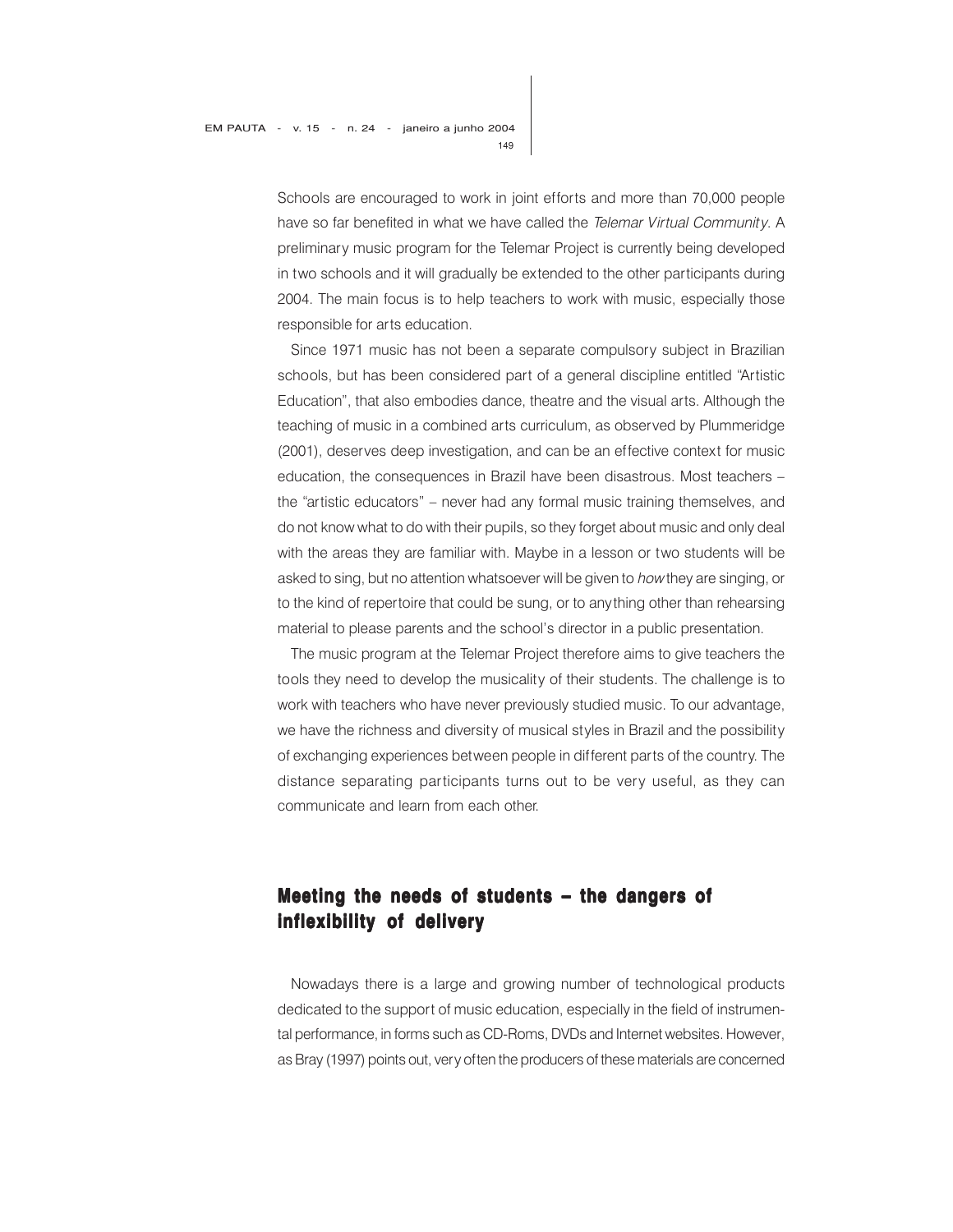150 EM PAUTA - v. 15 - n. 24 - janeiro a junho 2004

only with commercial profits and not with creating a suitable context for effective music education. In many cases these products are used in self-learning processes: what happens is mere a technical training, with the acquisition of skills that enable the students to perform certain tasks on a musical instrument (Gohn, 2003). There is no conceptual development in music appreciation, or any attempt to understand why an instrument is being played in a specific way. Although these kinds of media make possible the combination of texts, images and sounds, without proper guidance and orientation they can be very inflexible and present narrow views of any given subject. Technology should not be seen as an end in itself, but as Hodges put it, "as a means to achieve a musical outcome engaging aesthetic responsiveness" (2001:179).

In order to reach that goal, a distance-learning course for music teachers should consider who is on 'the other side' – where they live, and with what cultural differences, previous musical experiences, etc. Just as any teacher has a duty of care for his or her students, that same bond has somehow to be established so that the use of technology can serve a purpose. The best path to accomplish that is to start with some sort of live interaction, and this is exemplified in the different cases we have represented at the University of Reading and The School of the Future in Sao Paulo. There is no better way to get to know whom you are talking to. But one question remains: how to make sure that subsequent delivery of material will meet the needs of students?

Probably the answer lies in utilising the many communication channels made possible by computer technology. With means such as live videoconferencing and exchange of videos and MP3 files, a two-way connection supports the learning process and helps tutors with more accurate feedback from the students. Some simple ideas may serve as an encouragement to use these technologies, for instance:

Using the Internet to make materials available. Even in our present times of modern technologies, many students might not be familiar with computers at all. To make sure no one is left behind, the first requirement for every student should be to have an e-mail address and to access new materials via the Internet. Besides texts and Power Point files, there is the possibility of making available sound clips or videos recorded during regular classes or special seminars. Being able to hear the voice of a tutor can be very different from reading a text he or she has written.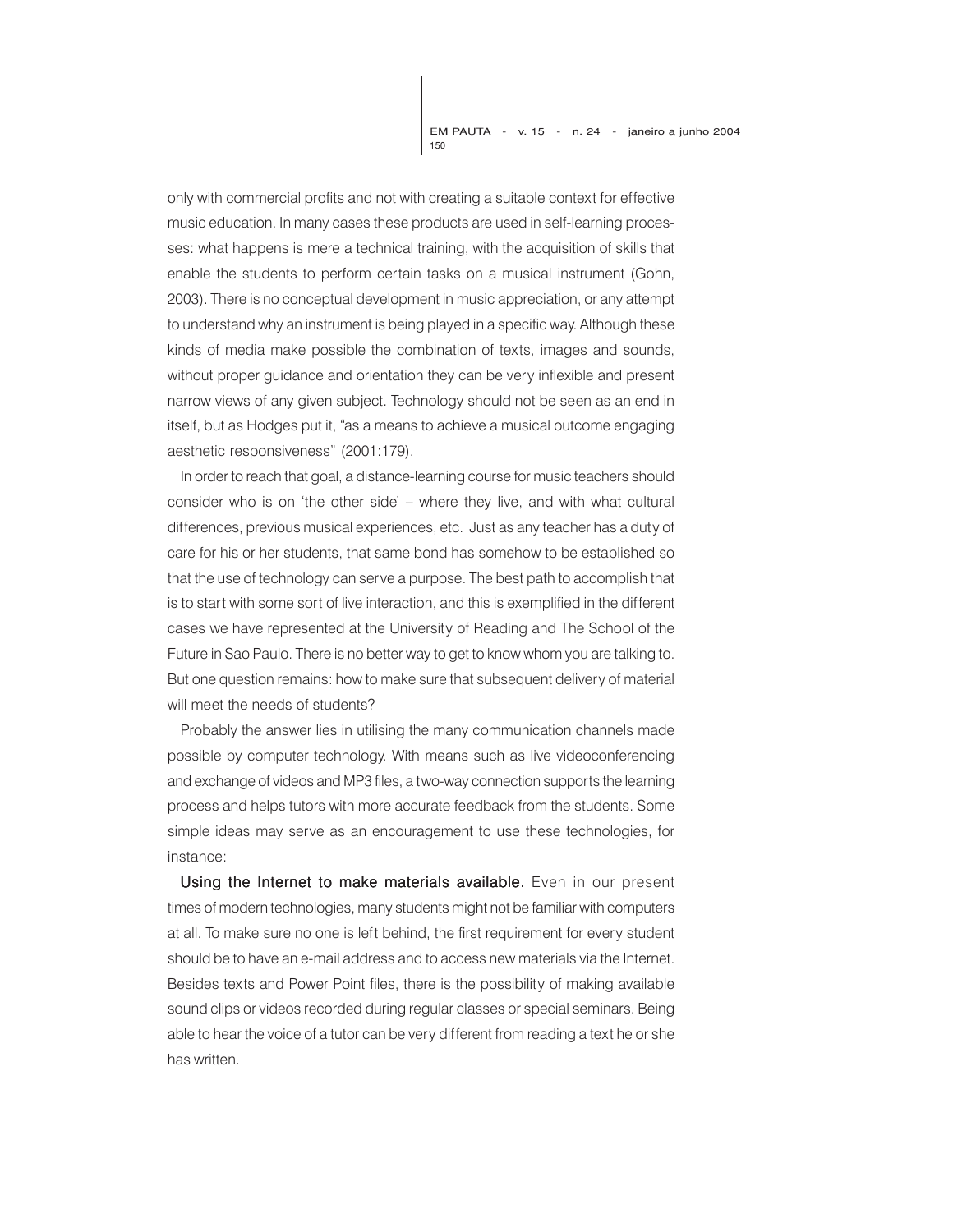Development of mini-courses on the Internet. Simple courses like "downloading MP3 players" or "sending sound files as attachments in e-mails" can assist students to send contributions to the group.

Submission of videos with lessons taught by the participants. This represents a chance that would not be possible without distance learning: to watch the routine practices of teachers with their students.

Posting of materials provided by students. Either with systems like **Blackboard**, as in the **Mtpp** program, or in a website, as in the Telemar Project, the Internet serves as a window in which students display their research and their students' achievements. Postings remain as permanent electronic references, stimulating students to contribute with texts, summaries of interesting books, sound files and videos. With their pictures and biographies online, a sense of identity is reached and participation tends to increase.

#### **Opportunities and challenges for the future**

International distance learning offers great opportunities for music teachers seeking career development. Among these, foremost is the opportunity of getting different perspectives of music education, working with specialists in different fields, at an individualised, appropriate pace, and still maintaining a regular routine in one's home town, as well as a continuing influence on one's pupils. It is a considerable advantage to apply to one's teaching immediately the concepts and principals encountered in a course, and then be able to report the outcome and receive comments from your peers. This represents the development of a research-active community, able collectively to reflect on and incorporate into practice ideas it generates within its membership.

There are no geographical boundaries for these communities, and the variety of backgrounds from worldwide participants make discussions about differences among all the countries they come from very rich and meaningful. International perspectives will certainly always shed new light on music education, as a representative of the School of the Future could realise during a visit to the **Mtpp** Summer Course at the University of Reading in July 2003. Although a Brazilian – or a music teacher from any part of the world outside the immediate educational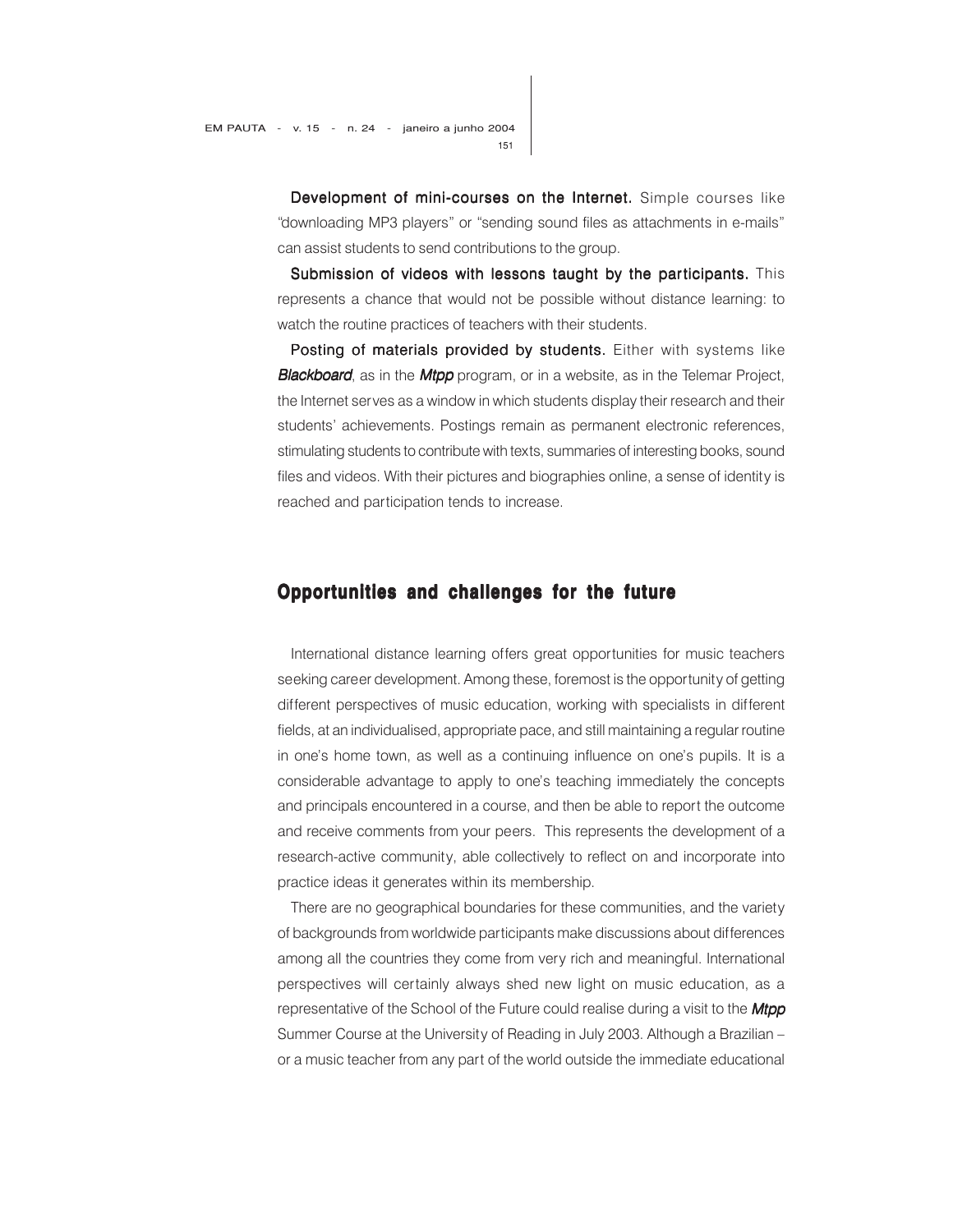influence of the UK – might know very little about the Associated Board of the Royal Schools of Music exams, or the UK National Curriculum, consideration of which was apparent in many seminars during the summer school, they are familiar with other matters, such as the search for alternative materials to be used as musical instruments (and other methods to cope with the lack of proper equipment); access to new repertoire; or fresh pedagogical approaches to aural development and the maintenance of physical health in musical performance. This exchange of realities proved to be extremely beneficial.

If, on the one hand, the distance factor is an advantage, it brings, on the other, difficulties not only to facilitate learning but also to measure or assess results. Evaluation is a key question common to distance learning in all fields and improvements in that aspect is a theme currently attracting research interest. One of the biggest challenges to music educators is to assess whether students are making progress at a consistent rate, with the same level of access to support materials. To make matters worse, Internet connections are not always fast enough to guarantee good communication, which can make the use of video prohibitive. The Internet2 initiative (http://www.internet2.edu) is a big move towards the solution of this problem.

#### **Some concluding speculations**

In terms of the political agenda which drives funding, we should add that distance learning represents a realistic way to get information and resources to poor communities, forming a chain of teachers that can help each other in order to build a better educational system. Very often – specially in third world countries – teachers working in these communities lack basic knowledge in their field and do not have access to local forms of continuing education. There are many examples in Brazil in which music education has been used to fight crime and violence, and that is a strong argument used by those who defend the view that music should be considered a separate subject in every Brazilian school. That is a battle that has been fought for quite some time, and it brings to mind a question that is hard to answer: if teachers in Brazil win this battle, how are they to deal with the enormous demand for trained and certified music teachers all over the